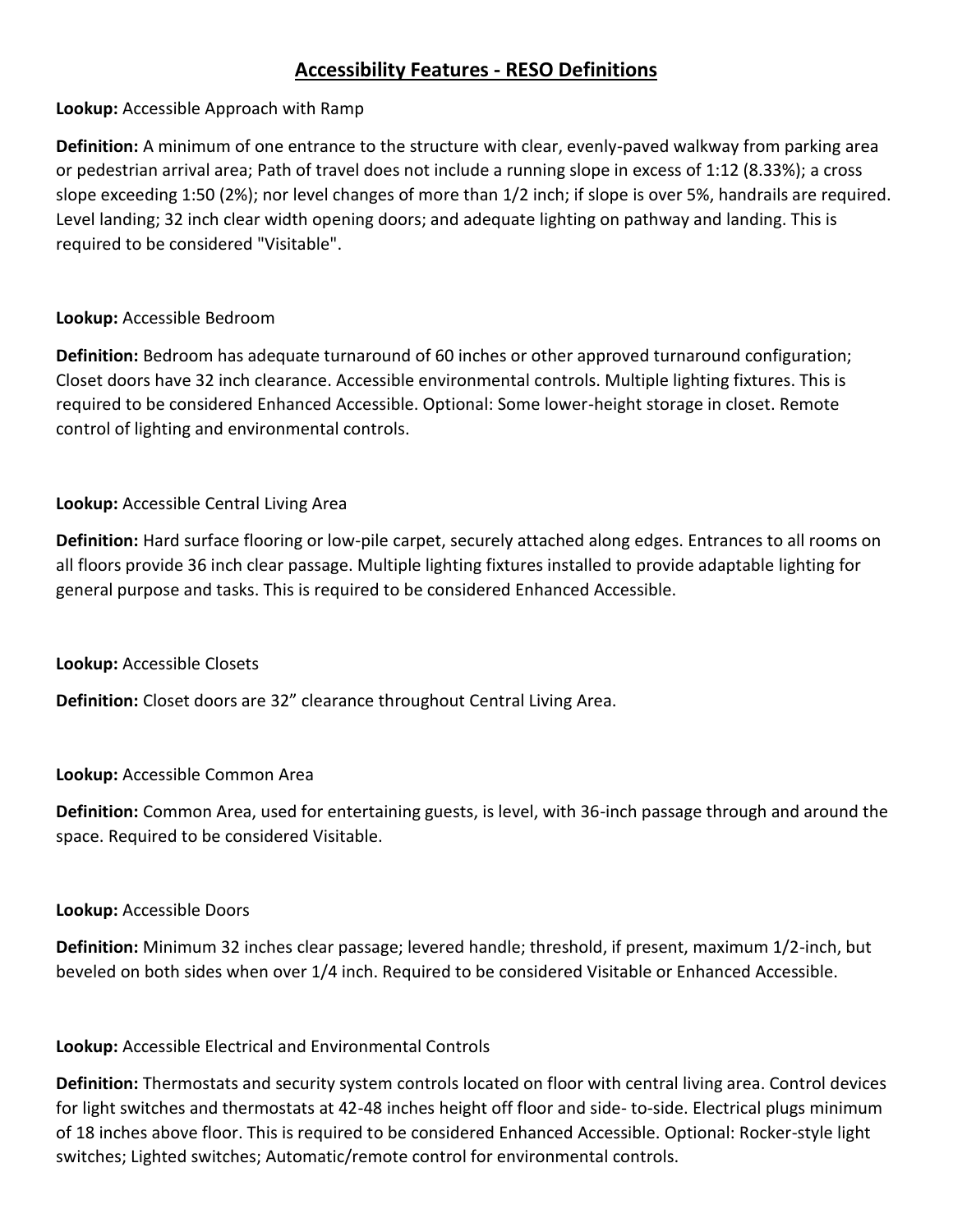### **Lookup:** Accessible Elevator Installed

**Definition:** Elevator with minimum 32" door and minimum 36" x 48" turning radius.

### **Lookup:** Accessible Entrance

**Definition:** Entrance door is a minimum of 32 inches wide; threshold , when present, maximum 1/2-inch, but when over 1/4-inch, is beveled on both sides. The entry door has lever handle for egress. This is required to be considered Visitable. Optional: Entryway is covered; Bench near outside entry door; Motion-detection outside lights. Accessible peephole or other method for inside viewing of anyone outside the entry door. House number easily visible from street by emergency responders.

### **Lookup:** Accessible for Hearing-Impairment

**Definition:** Home is wired for flashing lights and/or vibrating smoke alarm, door bell, other alerting features.

# **Lookup:** Accessible Full Bath

**Definition:** Bathroom has adequate turnaround: 60 inches or other approved turnaround configuration. Accessible bathing area: Roll-in shower or space for shower chair or transfer bench in bathtub. Slip-resistant surface on bathroom floor and bathtub/shower. Roll-under or side-access to sink, with padded trap. Lighting directly over shower/bathing areas, in addition to general bathroom lighting. This is required to be considered Enhanced Accessible. Optional: Removable cabinet doors and base under sink. Grab bars with shear force of 250 pounds, installed around toilet and shower/tub, with proper backing. Hand-held and/or height-adjustable shower head; automatic water temperature controlled (anti-scald) tub/shower; offset tub/shower controls toward front edge of tub/shower for easy access. Raised toilet (17-19 inches minimum).

### **Lookup:** Accessible Full Bath

**Definition:** Bathroom has adequate turnaround: 60 inches or other approved turnaround configuration. Accessible bathing area: Roll-in shower or space for shower chair or transfer bench in bathtub. Slip-resistant surface on bathroom floor and bathtub/shower. Roll-under or side-access to sink, with padded trap. Lighting directly over shower/bathing areas, in addition to general bathroom lighting. This is required to be considered Enhanced Accessible. Optional: Removable cabinet doors and base under sink. Grab bars with shear force of 250 pounds, installed around toilet and shower/tub, with proper backing. Hand-held and/or height-adjustable shower head; automatic water temperature controlled (anti-scald) tub/shower; offset tub/shower controls toward front edge of tub/shower for easy access. Raised toilet (17-19 inches minimum).

# **Lookup:** Accessible Hallway(s)

**Definition:** Hallway is minimum 36, preferred 42 inches wide (or adequate alternative based on individual configuration). At least one lighting fixture is present.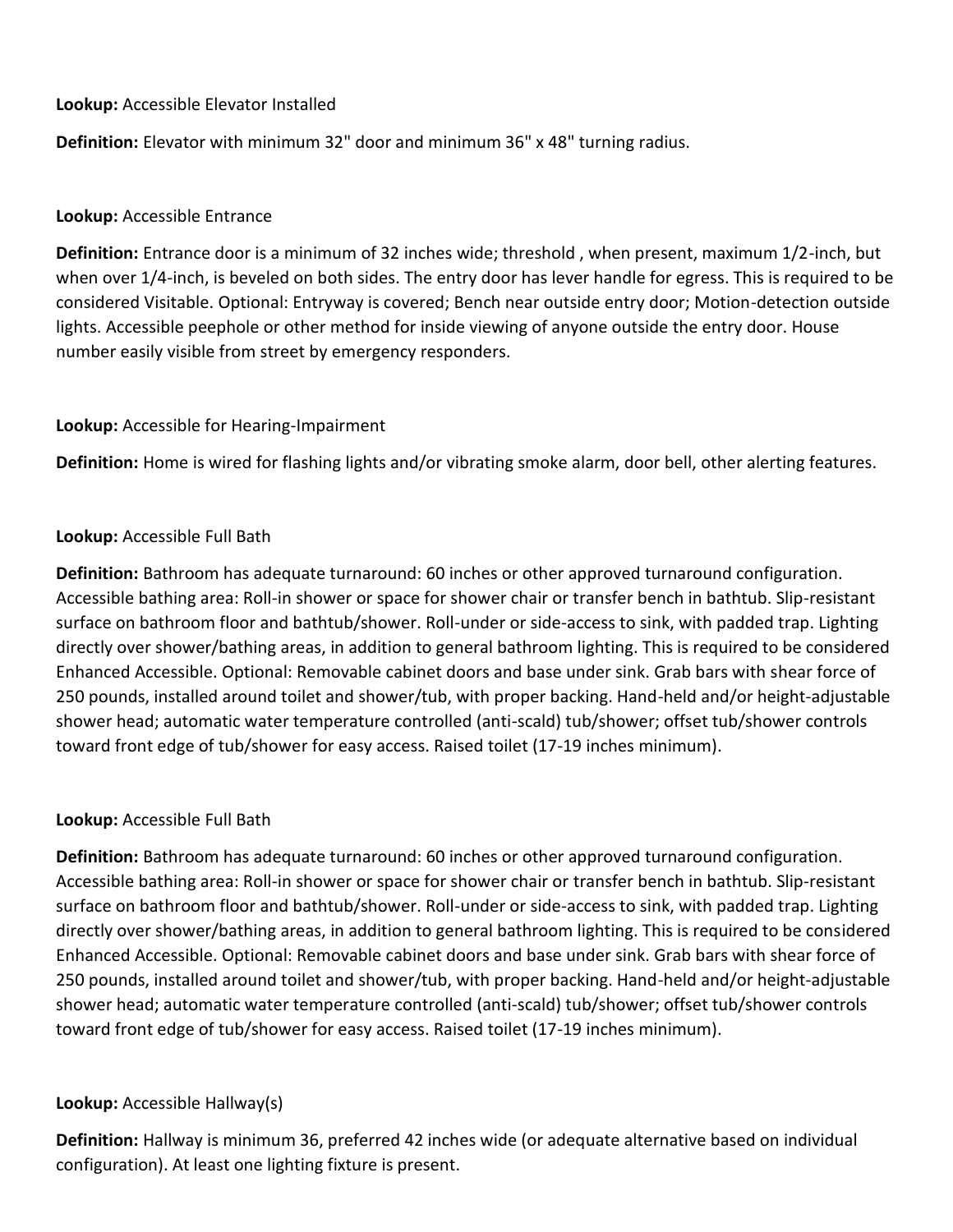### **Lookup:** Accessible Kitchen

**Definition:** 40" clear turn-around, or 36" clear with clear under-counter space for T-turn space in kitchen, unimpeded by fixtures. Roll-under/adaptable sink with padded trap or side-access to sink. Roll-out shelves in at least 50% of lower cabinets, Roll-under work area (36" clearance). Lighting fixtures directed over all task areas with adaptable control. This is required to be considered Enhanced Accessible. Optional: Adaptable under-sink cabinet with removable doors and cabinet base. Accessible features for upper kitchen cabinets. Space for side-by-side refrigerator (minimum 36 inches); Contrasting color counter edges for vison accessibility.

# **Lookup:** Accessible Kitchen Appliances

**Definition:** Stove controls in front or side, at counter top height; Oven with side-access door at counter level; Microwave is at counter level. This is required to be considered Enhanced Accessible. Optional: Raised dishwasher. Microwave has clear work area below or to the right side.

# **Lookup:** Accessible Stairway

**Definition:** Handrails on both sides of stairs, extended when possible, with shear force of 250 pounds. Interior and exterior stairs have adequate number of light fixtures for full coverage. Non-slip stair treads. If stairs are carpeted, covering is non-moveable, low-pile carpet. This is required to be considered Enhanced Accessible. Optional: Stair treads are in high contrast colors for increased visibility.

# **Lookup:** Accessible Washer/Dryer

**Definition:** Raised clothes washer and/or dryer, front controls, side opening, both open to center.

# **Lookup:** Adaptable Bathroom Walls

**Definition:** Reinforced main bathroom walls, including bath or shower, to permit installation of grab bars (with shear force of 250 pounds) and/or fixtures in the future. This is required to be considered Enhanced Accessible.

**Lookup:** Adaptable For Elevator

**Definition:** Stacked closets in a multi-story house for possible future conversion to an elevator.

**Lookup:** Ceiling Track

**Definition:** Track installed in ceiling for lift chair (Hoyer lift).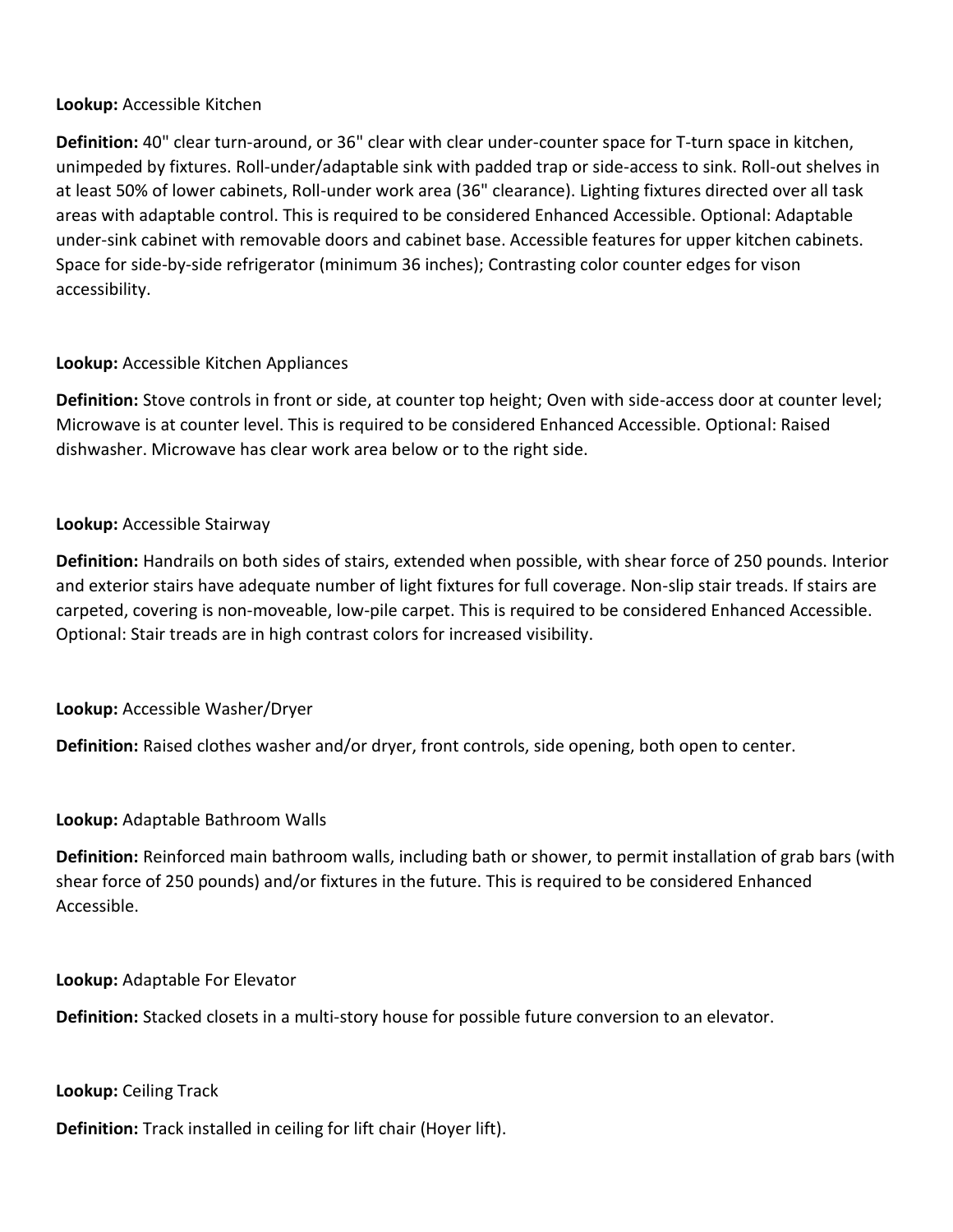### **Lookup:** Central Living Area

**Definition:** Central Living Area includes: Common Area, hallway(s), full or 3/4 bathroom, kitchen, at least one bedroom, access to environmental controls, and access to floors above main floor, if necessary.

#### **Lookup:** Common Area

**Definition:** The Common Area is the portion of the home near accessible entrance, used for entertaining guests.

#### **Lookup:** Customized Wheelchair Accessible

**Definition:** Customized accessibility for specific size or style of wheelchair or scooter.

### **Lookup:** Electronic Environmental Controls

**Definition:** Programmable electronic controls for thermostat, lights, security system and automatic doors.

#### **Lookup:** Enhanced Accessible

**Definition:** The Central Living Area is fully accessible for lifelong living by all residents, no matter their ability. A person in a wheel chair or with other disability is able to perform all personal and housekeeping tasks. Persons without disabilities are also able to perform basic tasks with greater ease. To be considered "Enhanced Accessible" the home also includes all "Visitable" features.

**Lookup:** Exterior Wheelchair Lift

**Definition:** Mechanical wheelchair lift is installed outside the home to facilitate barrier-free approach.

### **Lookup:** Grip-Accessible Features

Definition: All doors, faucets and other mechanisms throughout central living area are lever, hands-free or other style that can be controlled with a closed, clenched fist or weak hands. This is required to be considered Enhanced Accessible. Optional: Wire pull (D-ring) handles or equivalent or easy touch latches on cabinets and drawers.

#### **Lookup:** Reinforced Floors

**Definition:** Reinforced floors for bariatric needs, power wheelchairs, therapeutic tub or heavy medical equipment.